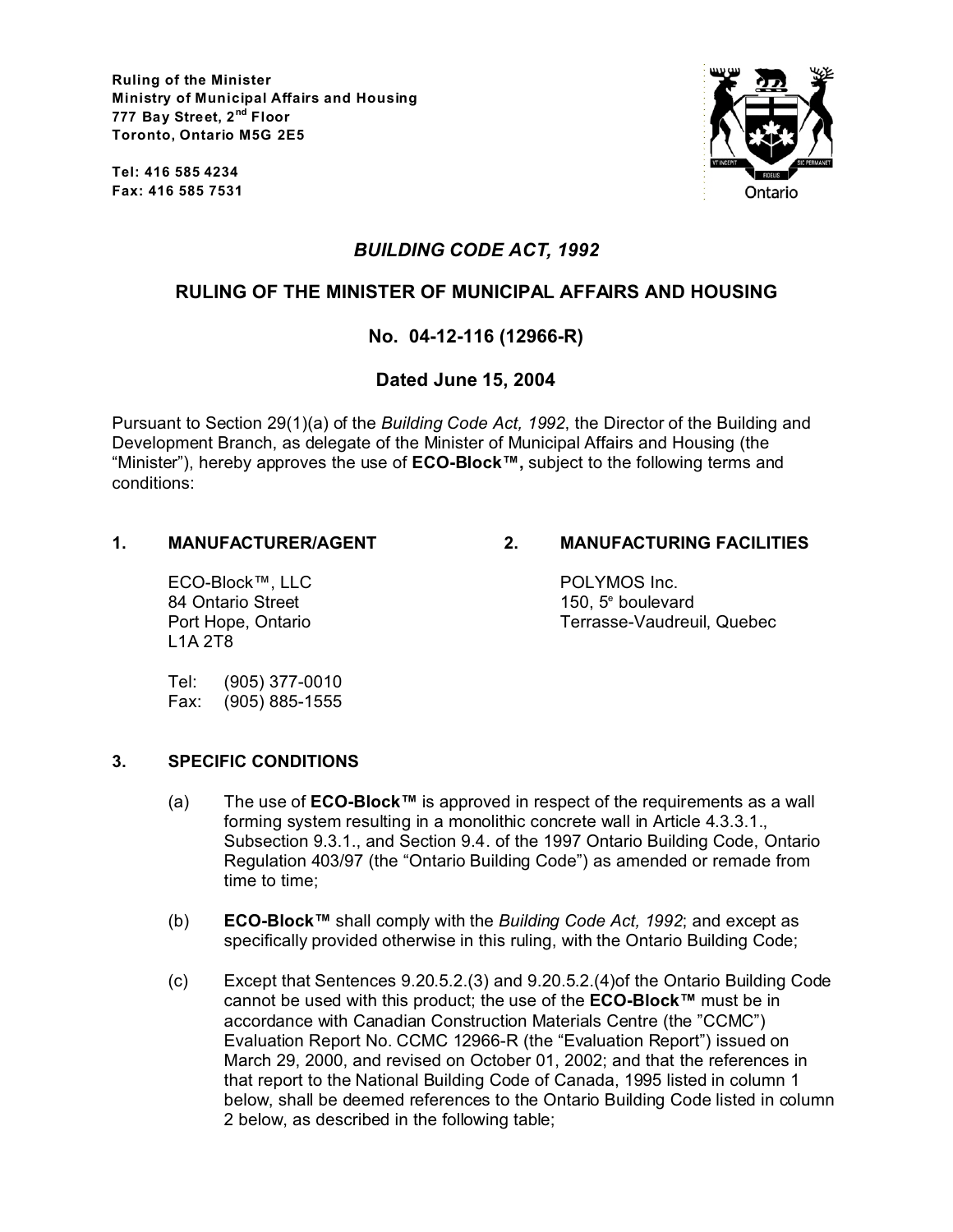| <b>National Building Code References</b>                                              | <b>Ontario Building Code References</b>                                                                                |
|---------------------------------------------------------------------------------------|------------------------------------------------------------------------------------------------------------------------|
| 4.3.3.1.<br>9.3.1<br>9.4.<br>9.13.1.1.<br>9.13.1.2<br>9.10.16.10(1)<br>9.27.<br>9.28. | 4.3.3.1.<br>9.3.1<br>9.4.<br>9.13.1.1,<br>9.13.1.2.<br>9.10.16.10(1)<br>9.27.<br>9.28.                                 |
| 9.20                                                                                  | 9.20, except that the following<br>Sentences can not be used with this<br>product: 9.20.5.2.(3) and<br>$9.20.5.2(4)$ . |
| column 1                                                                              | column 2                                                                                                               |

- (d) A copy of this Ruling shall be attached to the application for a building permit; and;
- (e) This Ruling is valid only for manufactured at the facilities outlined in Section 2. (Manufacturing Facilities) of this Ruling.

### **4. GENERAL CONDITIONS**

**ECO-Block™** 

The Minister or his/her delegate may amend or revoke this Ruling if:

- (a) the Evaluation Report is amended by the CCMC;
- (b) the Evaluation Report expires in accordance with the CCMC's General Conditions for Evaluation Reports;
- (c) the Evaluation Report is rendered void in accordance with the CCMC's General Conditions for Evaluation Reports by reason of alterations to the product or relocation of manufacturing facilities, described in the Evaluation Report, without prior agreement by the CCMC;
- (d) the Evaluation Report is withdrawn by the CCMC in accordance with the CCMC's General Conditions for Evaluation Reports where, in the opinion of the CCMC:
	- (i) the level of performance, in-situ, of the product described in the Evaluation Report is unsatisfactory;